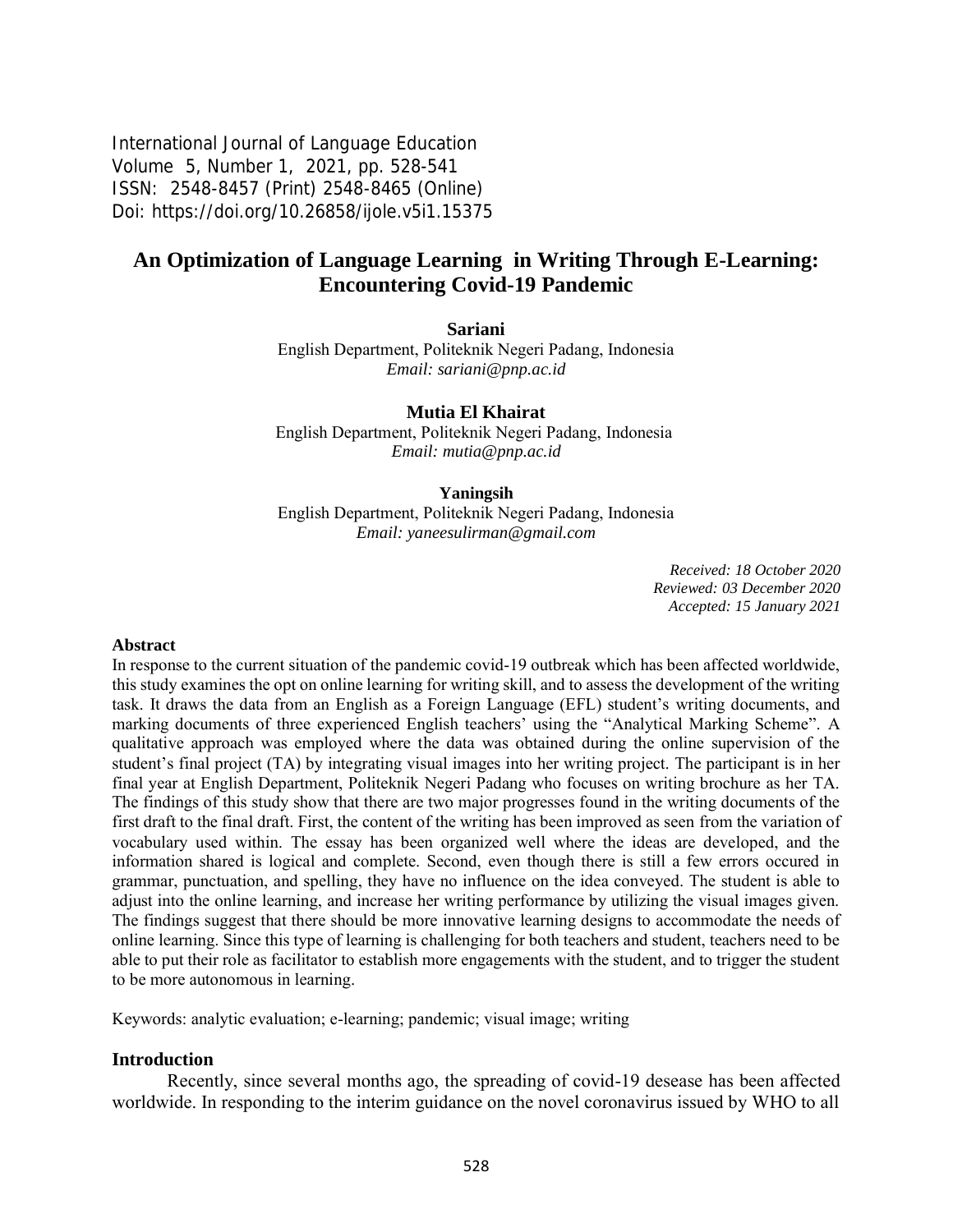countries, the Ministry of Health (MoH) of the Republic of Indonesia has taken serious actions to enhance response efforts for this desease, thus physical distancing is considered as the best breakthrough to slow down its spread and overburdening healthcare system. Physical distancing measures are regulated, schools and workplaces are closed for certain duration of time, movement of people and mass gatherings are restricted, and [isolation](https://en.wikipedia.org/wiki/Isolation_(health_care)) and [quarantine](https://en.wikipedia.org/wiki/Quarantine) are enforced ("Social distancing," 2020). Including into this key concern is Education System, on how to carry out and to shift the education system from ace-face interaction in the classroom, into e-learning conducting at home ("Coronavirus disease (COVID-19) technical guidance: Maintaining Essential Health Services and Systems," 2020; "WHO Timeline - COVID-19," 2020). To accommodate this shifting of this traditional teacher-student relationship, many educational institutions take lesser effort for its implementation since some of them have been applying e-learning simultaneously with in-classroom method or known as blended learning. This is in line with the Industrial Revolution (IR) 4.0 in terms of education which challenges the education sector in utilizing the developing technologies (Bonciu, 2017). In addition, since the students at this generation are so much into technology, so they have been aware and fully acknowledged this e-learning system (Hussin, 2018; Kozinski, 2017).

Needles to say, English Department as one of developing majors at Politeknik Negeri Padang (PNP) has also been synchronizing its teaching-learning method by implementing this elearning into its education system. Eventhough language learning has its own character, e-learning application into teacher and student relationship is considered adequate since it promotes independence and individuality of the learners, and provides autonomous learning solutions for the learners (Roziewicz, 2015). As a matter of fact, the four skills in language learning; Speaking, Reading, Listening, and Writing require amount of practices and feedbacks; a constant application of knowledege perceived. This continual practices constitute the student to acquire the theory, understand, and remember, and then practice recall until it becomes an intrinsic part of the thinking pattern (Mohammadi, Ghorbani, & Hamidi, 2011). Practices in language learning can transform information into process. Hence, the effective use of online activities facilitate these language learners to practice knowledge and then receive immediate feedback from their teachers assisting these learners to improves learners' language learning skills (Ahmadi, 2018; Mohammadi et al., 2011). In spite of its technical limitations where the teachers and the students have little knowledge and less experience in using internet and computer, this e-learning establishes the engagement; motivation of students in attending the class to learn which are essentials for learning.

It can be assumed that this shifting of learning from the traditional to e-learning can develop the language learning process. Notably for this study, it can develop the students's writing task by integrating visual images into their texts. Teachers as facilitators and supervisor can do frequent evaluation on the student' writing on certain agreed time for the feedback. Put it simply, the variation in teaching method by establishing e-learning has been facilitating the students to make their critical thinking process noticeable (Montaño-González, 2017). Previous studies acknowledged that this strategy has become a significant factor in stimulating and helping the learners of second or foreign language to be successfully in their learning. Like wise, in educational setting, academic writing stresses on generalization and classification concerning a situation, problem, or theme with logical or hierarchical relations among points (Rausch, 2015, p. 6). Thus, designing appropriate strategy, adapting and applying them to become effective teaching method can lead up the learners to be responsible in their own learning development, and consequently be autonomous in their learning (Kumaravadivelu, 2001; Montaño-González, 2017).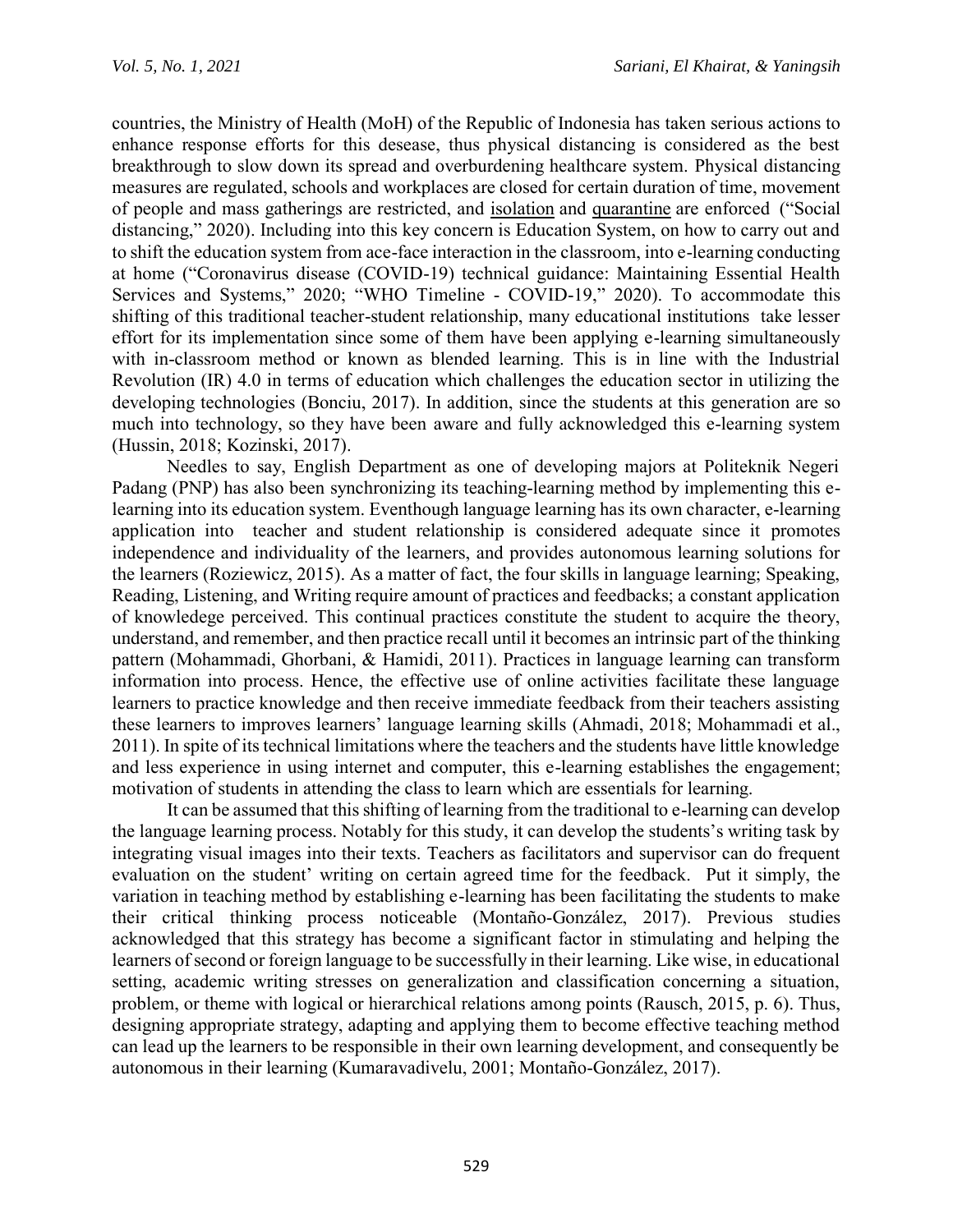Thereupon, the research question for this study is: What is the impact of the optimization of language learning in writing skill through e-learning by integrating the student's writing with visual image?, and How this visual image can improve the student's writing skill?. The limitation of this study is on the writing skill of the student, particularly on their final project which is one of the compulsory requirements to graduate. It is due to the aim of this study that is to develop and assess the language learning of the students, particularly in writing skill which has been optimized through online learning. Hence, this study can be considered significant theoritically and practically for the EFL learners regarding to their mastery in writing skill. By carrying out this study, it is expected there will be an alternative technique (state of the art) for teaching and learning of writing besides the traditional setting. It is where the teachers become a facilitator by equipping the students with varied opportunites to improve their writing skill, and the students become more autonomous, enthusiastic, and responsible in their own learning. Integrating the teaching-learning process with other types of supporting tools like audio, and/ or audio visual would be adequate through e-learning for other researches in the coming future.

## **E-learning and language teaching**

It has been several years since the Industrial Revolution 4.0 has been initiating, educational sector has become apparent into the modern life of learning system in higher education. Within this time, the use of information and communication technology has been increased tremendously (Cai, 2012; Jabeen, Shazi Shah Thomas, 2015). Students at higher education institution at the age between 18 -23 year-old or known as Generation-Z (Gen-Z) are the biggest consumers of technology, and have become aware and fully involved in this e-learning process as it has become undoubtedly significant to the education (Junco & Mastrodicasa, 2016; Kozinski, 2017; Solak & Cakir, 2014). Technological advancements has transformed and shifting the mode of learning, and the relationship made between the teachers and the students. By having this change, teachers can develop their teaching strategies to be more interactive, on how to create open ended learning environments focusing on student-centered education as an effective mode of teaching and learning (Cai, 2012; Jabeen, Shazi Shah Thomas, 2015; Liu, Lee, & Furdyna, 2005). This new learning mode is a response to the needs of the globalized era where the learners are in line with the technology to develop and to make use of a range of accomplished competencies, skills, and identified source and knowledge (Fisk, 2017; Hussin, 2018; Lasse, 2019; Sariani, Yaningsih, & El Khairat, 2020).

Nevertheless the establishment of this e-learning use in English language learning is undeniable, and several studies have determined the benefits obtained in utilizing this e-courses, there is a few study still argues on its drawback (Abouchedid & Eid, 2004; Virginio, Porta, & Cellario, 2004). The implementation of this e-learning on the language learning has shifted the pedagogy carried out by the EFL teachers where previously concerns on teacher-centered strategy. At present, it turns to student-centered strategy focusing on accommodating linguistic sensitivity and improving listening comprehension and ability of expression, and depends on the student's frequent practice in order to enable students to master English in a short period (Cai, 2012, p. 843). It is because the environment occurred during this online learning facilitate the learners to perform and produce well as as it consists of: (1) authentic activities within context; (2) multiple points of views and abundant information (3) benchmark expert's performance and thinking; (4) cooperative construction of knowledge; (5) opportunity for practical reflection; and (6) coaching and allow for clarification (Liu et al., 2005).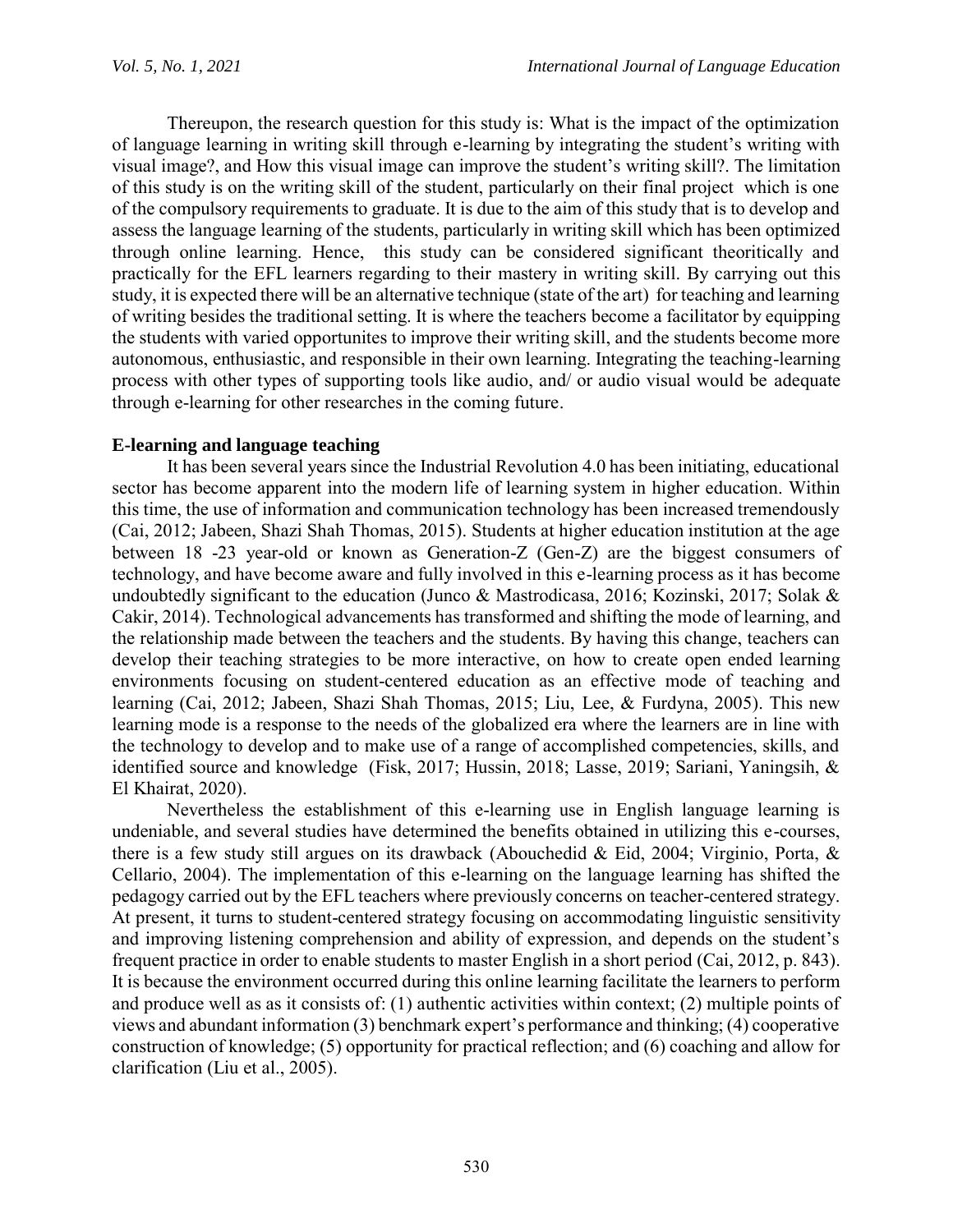With regard to the advantages, few studies highlight that this language e-learning is a communicative tool that can increase the engagement, attendance, and motivation of students, and reduce the burden on the students where they can study at their own pace. It can support the students on their knolwedge-building task (González, 2010), assist them to focus on their learning by applying a 'learning by doing' approach, and encourage them to become autonomous learners (Cai, 2012; Mohammadi et al., 2011; Rosell, 2020). Hence, its flexibility, accessibility, and convenience simplify the learners in accessing material needed for their task at any place and any time (Ali, 2008). Students can create and develop highly simulative and rich interactive collaboration between the teachers and the students relationship by exchanging views on the topic being discussed and/ or assigned than what they experience in the traditional one (Ali, 2008; Ghaffari & Emami, 2011). Concurrently, they can have a greater control on their learning process as well (George-Palilonis & Filak, 2009; McCombs & Vakili, 2005; Rosell, 2020). Significantly for the slow learners, where they need requisite time to understand the lesson within the traditional setting find this e-learning provide them potential benefit in terms of fostering their reflection and information processing, and overcoming the temporal and spatial restrictions (Ghaffari & Emami, 2011; Westberry, 2009; Zakarneh, 2018). Zakarneh (2018) in her study stated that this e-learning has become an adequate tool for testing and evaluation compare to the traditional setting, and she confirmed within the study that this e-learning has given a positive impact of the four skills of language learning in enhancing performance the students' in English.

Despite its advantages, a few experts came up with the drawbacks of this new established language learning. New pedagogical skills and a high expense for both teachers and learners, and learners' motivation and self-discipline became the concern (Al-Maqtri, 2014; Virginio et al., 2004). This self-discipline and motivation became the highlight also by Al-Maqtri (2014) in his study referring to learners' lack of motivation in carrying out this mode of learning. Students mostly engaged in online quizzes and checked their attendance instead of handed in their assignment on the due time. As pointed out by Solak & Cakir (2014) in their study that there was no significant different on the effect between the modes of learning. To their view, hybrid learning and enhanced content and materials could be more effective and improve the learners' performance rather than carried out one mode of learning. Likewise, the unavailability of internet connection both for the teachers and the students, the vulnerable security of information systems which halted the institution' e-learning system made the purpose of the e-learning could not be achieved (Al-Maqtri, 2014; Ramim & Levy, 2006; Solak & Cakir, 2014).

### **Visual images to support writing task**

Out of four skills in learning English, EFL learners consider writing is a challenging skill to be learned since writing is intricate and complex task comprising more components than other skills like creativity, analyzation, presentation, and technique (Harmer, 2007). Writing encourages the learners to use accurate part of grammar in expressing their ideas, feeling, and opinion. Since it is a progressive activity, that prior to write, the learners should think of what to write, how they write their ideas down, and re-read their writing whether it needs some revision or correction to make sure that their readers would understand the sentences written (Baker, 2015). Therefore teachers are expected to be creative and innovative in teaching writing to make their learners can get the idea in writing.

Several studies highlighted that one of the strategy that can be applied is by integrating visual aids into the writing lesson (Laraswati & Suhartono, 2016) as visual images can stimulate comprehensive linguistic production. These visual images can activate and sharpen learners'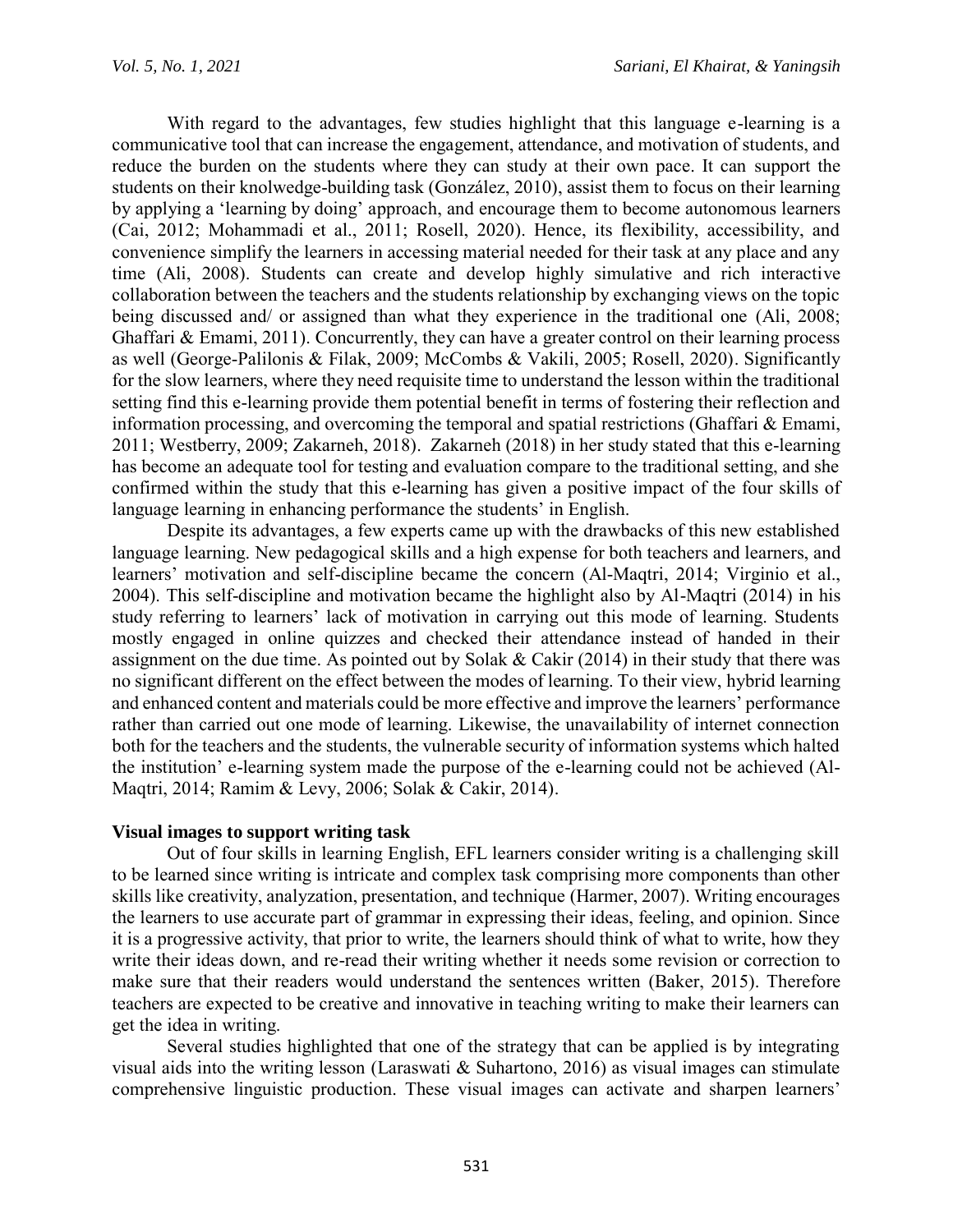memorization of new vocabulary or structures, critical thinking skills in organizing and developing their ideas, evaluating, synthesizing, and analyzing on a topic to be written (Baker, 2015; Patesan, Balagiu, & Alibec, 2018; Rao, 2007). The images as authentic materials, particularly the ones referred to thematic topics which are meaningful to the students can enhance the students' writing to be more creative and rich in vocabulary used in communicating their ideas to the readers. Simultaneity, the support of these images make the learning becomes easier and interesting for the students (Baker, 2015; Laraswati & Suhartono, 2016; Shabiralyani, Hasan, Hamad, & Iqbal, 2015) and Thomas & Keinders (2010) agreed that these visual aids are powerful tool in terms of disseminating knowledge in teaching writing as they can help teachers to clarify and coordinate accurate concepts to the students, and create effective, engaging, motivating, and more concrete environment for the students to learn. Being guided in carrying out their writing task, is one of the effective factors where these students can improve and assist themselves in pre-writing process; formulating abstract ideas, or assumed as media. The three steps taken of pre, whilst, and post in writing significantly can improve their writing starting from drafting to finalizing, in terms of quantity and quality as they become more aware on details they should put into their writing (El Khairat & Sariani, 2018; Lan, Hung, & Hsu, 2011; Murray, 2012).

On the contrary, not all students and higher institutions are well-trained with this enculturation process. Although mostly the students in this 21st era are known as the consumers of technology advancement, and have easy access to visually literate, they have challenges in interpreting images and graphic critically into nonverbal communication (Dukchak, 2014; Metros, 2008; Metros & Woolsey, 2006). Needless to say, higher education high official also seem to impede this enculturation process as they assume the tradition they have in the past era is sufficient for the learning modes within their institution (Metros, 2008). Encouraging teachers to concern on the visual literacy of their students as part of the officials in the higher institution should be done first to make the enculturation process running well (Dukchak, 2014; Metros, 2008)

## **Methodology**

Qualitative approach was applied as the research design by treating around the topic as potential data (Dornyei, 2007; Hyland, 2016). As this study merely concerns on the student' writing document, the data was taken from first-hand information through email correspondence. The data was collected from the supervision on the semester sixth (final year) student' Final Project (TA) at English Department, Politeknik Negeri Padang. The current situation forced the supervision process carried out through online platform.

The participant of this study was chosen as she focused on writing a brochure for her TA's topic. She is in Level A2-Basic User based on the Common European Framework of Reference (CEFR) standard for her language proficiency level. To ensure research ethical practices, human consent as the approval of taking the data from her was conveyed prior to the implementation of the study (Mackey & Gass, 2005). Participant was also informed the procedure of this study sent through email in order to right her needs and concerns. The participant was voluntarily participated, and also deserved to withdraw her participation at any phase of the study.

The data was collected in the period of three months (end of May to August, 2020) referring to some stages carried out in the process of writing where on each stage, the participant engaged in an activity to construct her writing (Richard & Renandya, 2020), to revise so the texts became readable and meaningful (Urquhart & McIver, 2005), therefore the students' writing ability can be defined clearly (Ghalib, Thikra K. Al-Hattami, 2015). The data was in the form of writing documents; text samples; collections of naturally produced samples of writing (Hyland, 2016, p.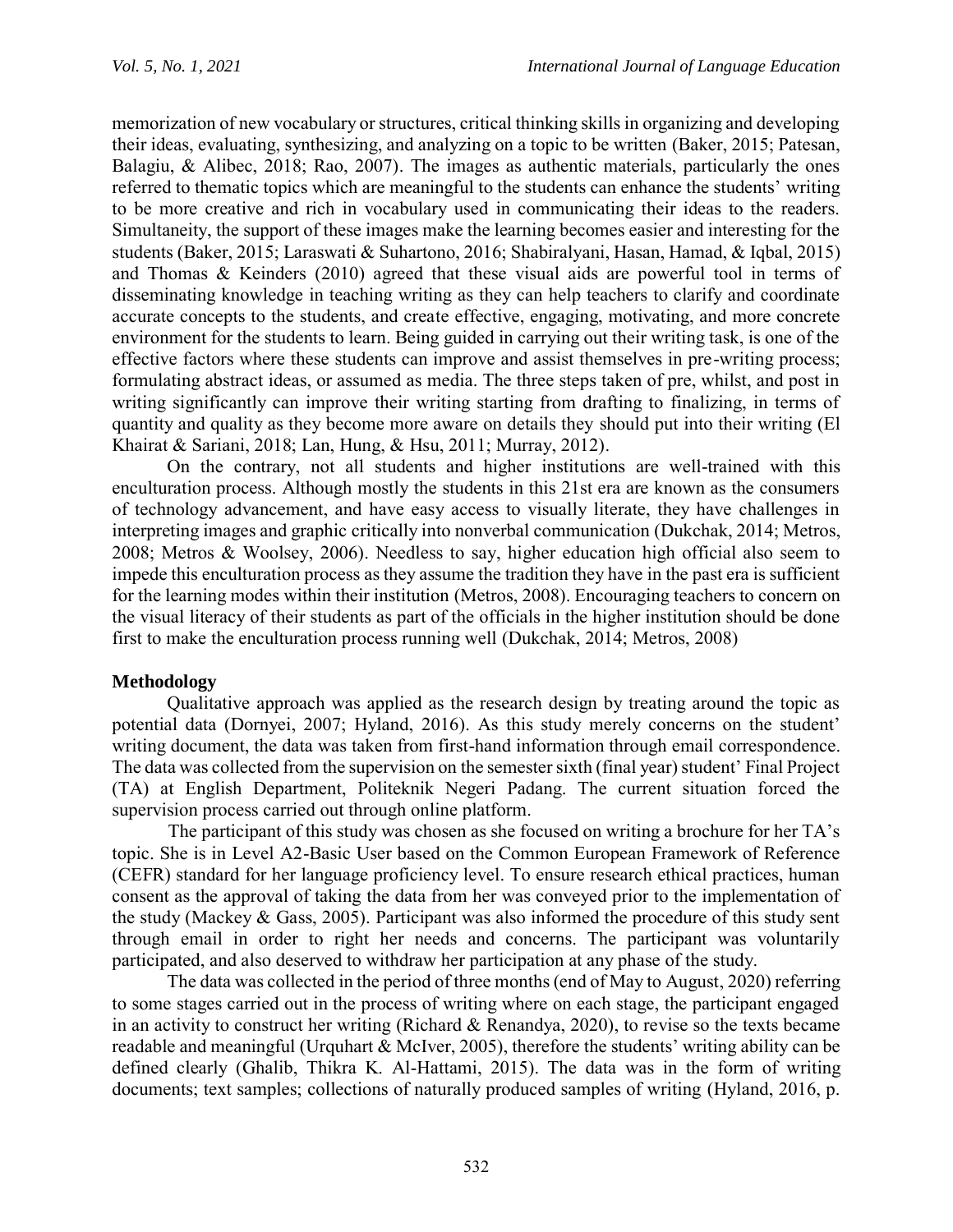4), and marking documents on the participant' writing from three teachers using Brown (2004) Analytical Writing Scale for rating the writing composition. The teachers were coded as Rater #1, Rater #2, and Rater #3 in order to maintain teachers' anonymity. Aforetime, the topic for this writing task had been agreed between the participant and the researchers.

For data analysis, Brown (2004) Analytical Marking Scale was applied to assess the participant' skill and knowledge of the components of writing task. There were four writing documents to be analyzed by three raters. This analytic scale was in the form of marking schemes and scoring rubrics (Nahla, 2001, p. 113), prepared prior to the research (Latief, 2009) as a useful guides for the raters to evaluate the quality of students' written response" (Khatib & Mirzaii, 2016; Nahla, 2001, p. 113; Razı, 2005). The scoring rubrics consists of five parameters, where each representing the quality of different components, namely; Organization (Introduction, Body and Conclusion), Content, Grammar, Punctuation, spelling and mechanics, and Vocabulary. Each of this parameter has five value levels starting from "Not acceptable, Acceptable, Good to fair, Very good to good and Excellent to Very good". From the scores of the mastery of the writing components, the students writing is predicted (Latief, 2009, p. 2). They were one document from the beginning of the study before integrating the participant' writing with visual images, two documents after integrating the writing process with the visual images, one document gathered at the end of the study.

Preliminary, the participant was asked to provide a writing document without having visual images as the stimulus, and handed in to the researchers. Then, throughout the whole process of learning, the participant was facilitated with visual images related with the topic agreed previously to give the students maximum help in developing her writing skill. Within this learning process, the participant was required to provide two more documents of her writing based on the schedule time, and handed in as well. Subsequently, the last writing document was collected at the end of the study. In total, there were four writing documents assessed by each rater. Then, the assessments made on each of writing document from the three raters were compared in order to evaluate the achievement made by the participant in accordance to the proficiency in writing as stated by Brown (2004). The data from the three raters was displayed in table and remarks, then was analyzed and interpreted descriptively (McDonough & McDonough, 1997) by the researchers.

### **Finding and Discussion**

This study was set to assess the development of the student's writing task by integrating visual images into her writing project. The findings were obtained from the raters' vignettes on four participant' writing documents. The first draft was written before being introduced to visual images, the second to the four writings were after being facilitated by these visual images. These findings addressed the research question whether this innovative learning design can accommodate the needs in teaching and learning of writing for both teacher and student.

Marking result of participant 1st writing document

Table 1 below illustrates the markings from the three raters of the 1st participant' writing document before integrating it with the visual images

Table 1. Raters' Vignettes on the 1st draft of writing document referring to Analytical Marking Scale

| pualu                        |              |              |            |  |  |  |
|------------------------------|--------------|--------------|------------|--|--|--|
| Analytical Scale for Writing | Rater $#1$   | Rater#2      | Rater $#3$ |  |  |  |
| Task                         | Rate         | Rate         | Rate       |  |  |  |
| Organization:                | Good to Fair | Good to Fair | Acceptable |  |  |  |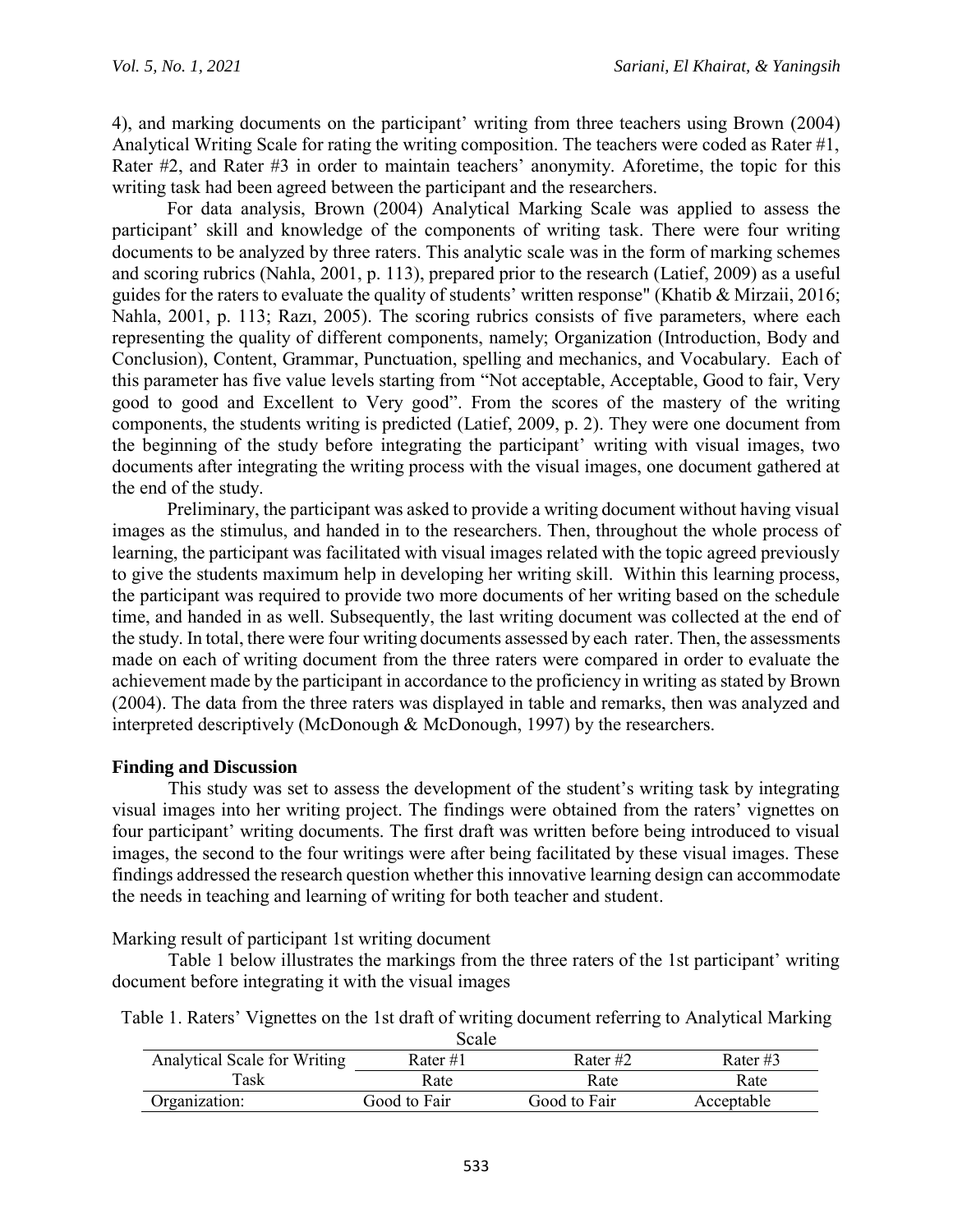| Introduction, Body and     |                   |                         |                 |  |
|----------------------------|-------------------|-------------------------|-----------------|--|
| Conclusion                 |                   |                         |                 |  |
| Content                    | Good to Fair      | Very Good to Good       | Good to Fair    |  |
| Grammar                    | Very Good to Good | Good to Fair            | Good to<br>Very |  |
|                            |                   |                         | Good            |  |
| Punctuation, spelling, and | Good to Fair      | Excellent<br>Very<br>to | Good to Fair    |  |
| mechanics                  |                   | Good                    |                 |  |
| Vocabulary                 | Good to Fair      | Good to Fair            | Acceptable      |  |

As table 1 shows, the bottom line of this 1st participant' writing document referred to the three raters' marking documents for all marking criteria is in the rate of "Good to Fair". The idea of this essay is delivered clearly. As a whole, both Rater #1 and Rater #2 agree that this writing is in "Good to Fair" mark whereas Rater #3 has different opinion, and marks it in varied rate from "Acceptable" to "Very Good to Good" range.

For the first criteria 'Organization; Introduction, Body and Conclusion', Rater #1 and Rater #2 states that this document is quite logical to convey the essence of the essay, even though some ideas aren't fully developed regarding to diction' problem. The sequences are not consistently used, and it gives the positive impact to the rate of its content. On the other side, Rater #3 gives lower mark for this criteria. In her view, it is in the range of "Acceptable" as the ordering of ideas is not managed well. It can be seen inadequate effort at organization of ideas of what the participant attempted to write down on the assigned topic.

For the second criteria 'Content', two out of three raters value the writing in "Good to Fair" range. There are ideas which have not been developed well. The writing only consists of broad ideas and yet elaborated into details. In contrast, another rater; Rater #2 states that this writing has addressed the topic given even though the paragraphs aren't divided exactly right. Some ideas are not completed as they miss a few points to specify.

For the third criteria 'Grammar', the three raters have different perception as well where two of them consider this 1st document in the rate of "Very Good to Good" and another one in the rate of "Good to Fair". The Rater #1 and Rater #3 highlight some grammar problems within the document, how ever they do not influence the communication of the writing. They agree that grammar used is appropriate in this circumtance. In contrast, Rater #2 states that the grammar errors in this document are apparent, especially in organizing compound and/ or complex sentences and phrases which can affect the communication. Besides that fragment or run-on-sentences are also present in the document as the impact of the grammatical errors made.

For the fourth criteria 'Punctuation, spelling, and mechanics', there is a significant difference of perception among the Rater #1, #2 and Rater #3. The first and the latter raters believe that the writing is in the rate of "Good to Fair" as some errors are found particularly in punctuation, and spelling. Meanwhile, Rater #2 thinks out that this writing has used general writing convention correctly where punctuation is used properly, and needed capitals are arranged well.

For the last criteria 'Vocabulary', it is in the range of "Acceptable" to "Good to Fair" rate. Nevertheless the marks given by the three raters are slightly different, it can be seen from the writing that the perception of the raters are almost similar. They comply that it has lack variation of vocabulary usage seen from the repetition made on several words. Therefore the idea is expressed poorly, and not developed well.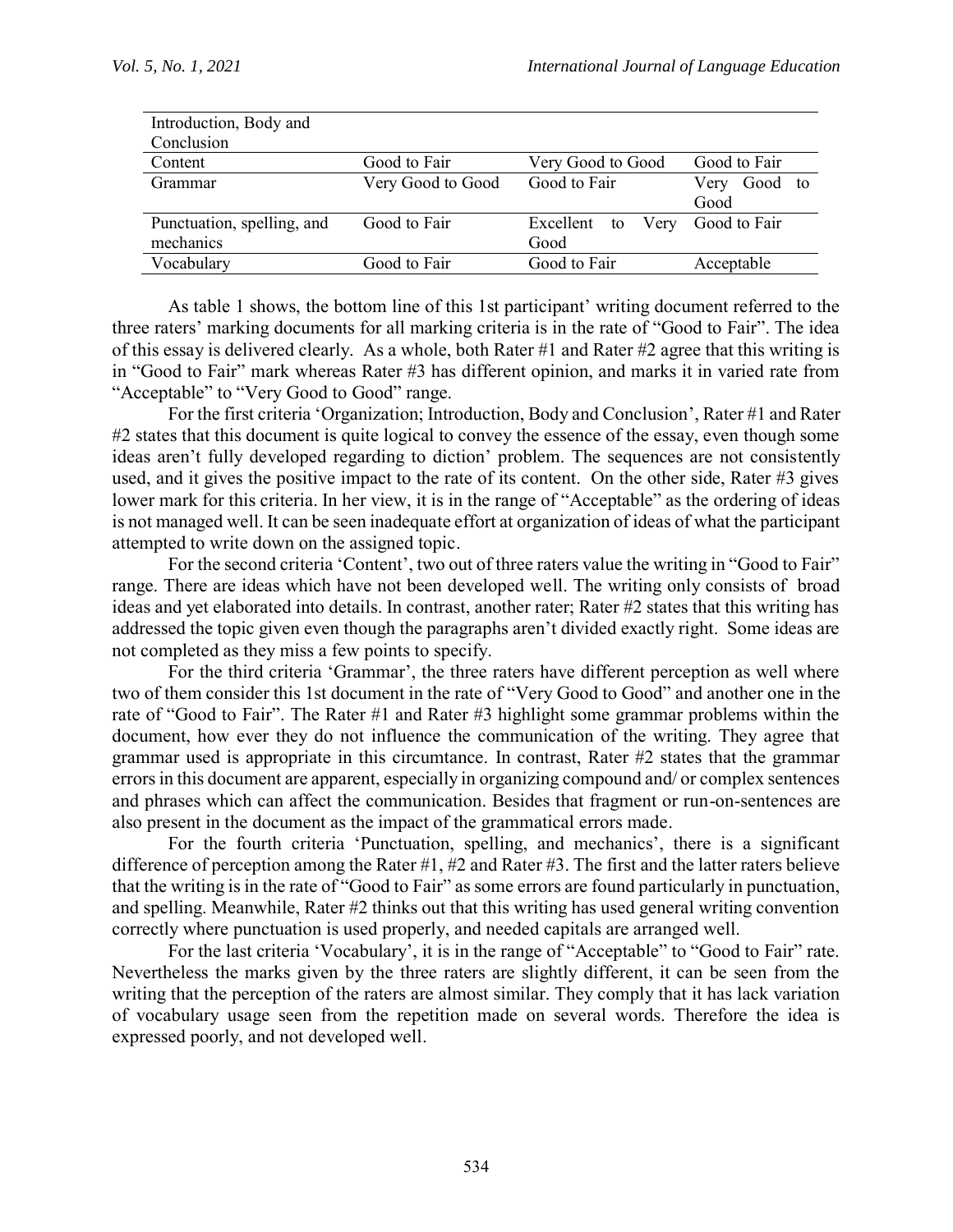Marking result of participant 2nd and 3rd writing documents

Table 2 below illustrates the raters' remarks on the 2nd and 3rd participant' writing documents after being facilitated by visual images in order to assist her in broadening her writing. Whilst Figure 1 shows the visual images used in assisting the participant arising her interest, curiosity, and motivation to obtain and provide in depth information which correlates and coordinates accurate concepts regarding to the topic given.



Figure 1. visual images used

| Table 2. Raters' vignettes on the 2nd and 3rd draft of writing documents referring to analytical |  |
|--------------------------------------------------------------------------------------------------|--|
| marking scale                                                                                    |  |

| Analytical Scale for | Rater $#1$        | Rater $#2$        | Rater #3                            |  |
|----------------------|-------------------|-------------------|-------------------------------------|--|
| <b>Writing Task</b>  | Rate              | Rate              | Rate                                |  |
| Organization:        | Very Good to Good | Very Good to Good | Very Good to Good                   |  |
| Introduction, Body   |                   |                   |                                     |  |
| and Conclusion       |                   |                   |                                     |  |
| Content              | Very Good to Good | Excellent to Very | Good to Fair                        |  |
|                      |                   | Good              |                                     |  |
| Grammar              | Very Good to Good | Excellent to Very | Very Good to Good                   |  |
|                      |                   | Good              |                                     |  |
| Punctuation,         | Good to Fair      |                   | Very Good to Good Very Good to Good |  |
| spelling, and        |                   |                   |                                     |  |
| mechanics            |                   |                   |                                     |  |
| Vocabulary           | Very Good to Good | Very Good to Good | Very Good to Good                   |  |
|                      |                   |                   |                                     |  |

In short, it can be seen significant improvement on the 2nd and 3rd writing documents, particularly on the latter. In term of 'Organization' the raters come to an agreement that both of the writings are in the rate of "Very Good to Good". By simply providing meaningful visual images, the sequences made within the documents are established, correlated, and coordinated among each other. They have been developed well which consist of some elaborated ideas. The information shared has been elicited, explained, and communicated. Hence, by integrating the visual images into the writings bring the knowledge to a conscious level in the form of an organizational structure. Undoubtedly, these images assist the participant in processing and restructuring information within the writing.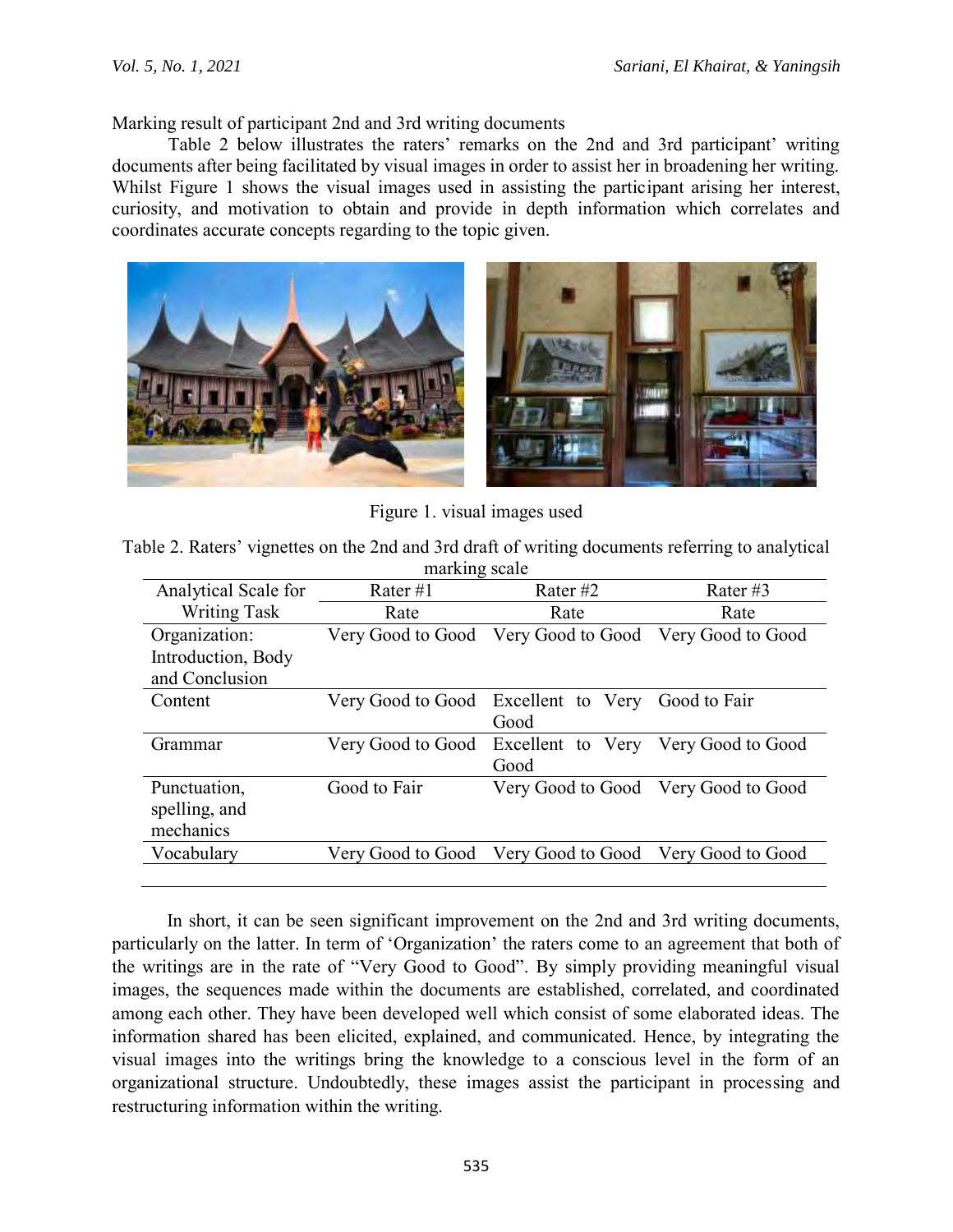In term of 'Content', the mark given by the three raters are varied; "Good to Fair", "Very Good to Good" and "Excellent to Very Good". The ideas are fully and thoroughly developed also bring the essay into its purpose for persuading people at the same time. It is in accordance with Rater #1 view that the content of both documents have conveyed the message they want to achieve by expounding ideas systematically and in more detail. Whereas, Rater #3 indicates that even though these writings have been elevated in processing and restructuring the information, there is a few points are still missed to be fully developed. Remarkably, Rater #2 gives the highest mark on these two documents among the three raters. She thinks that these documents have complete and logic conclusion as the content is well-related and associated with the visual images chosen. These images have made the text becoming more concentrated, compact/ concise, coherent, and comprehensible.

Despite a few grammar problems occurred within the writings, as recognized by Rater #1 and Rater #3, Rater #2 points out that these errors are insignificant as they do not influence the communication of the ideas. The texts have been written on approriate language use where words, sentences, and grammar have been transferred into written forms. Thus Rater #2 identifies the two documents in the rate of "Excellent to Very Good", higher than Rater 31 and Rater #3 in the rate of "Very Good to Good".

In term of 'Punctuation, spelling, and mechanics', Rater #1 indicates lower mark compare to the other two raters. The punctuation, and spelling errors in these documents are determined to be able to distract readers even though they do not interfere with the ideas. Rater #2 and Rater #3 acknowledge that there is no spelling errors, and only a few errors found in the usage of punctuation mechanics such as commas, colons, and semi colons. The ideas have been expressed in a clear and understandable way grammatically and orderly.

In term of vocabulary, the three raters recognize a noteworthy increase on the vocabulary usage in both of writings, how ever there are still a few of repetitions made. Therefore, they value both of these writings in the rater of "Very Good to Good". They highlight important points of the topic by using appropriate vocabulary which is not wordy.This vocabulary usage automatically affects the whole message and function of the essay.

## Marking result of participant 4th writing document

Compare to the previous writing documents: 2nd and 3rd, this 4th writing has a slight improvement in all criteria. Since the writing is a thinking process, the participant has been through a few number of revision process to review the writing since the 1st document before finalizing it in this 4th document. In this 4th document, images and text have been syncronized, it can be seen from the wide range of relevant but complex vocabulary used. Nonetheless, when it compares to the 1st writing prior to integrate the images and the text, this last document has increased significantly. There is an integration on to overall writing performance, adn skill development as the impact on the engagement of images and the texts.

| Analytical Scale for | Rater #1                            | Rater #2 |      | Rater #3 |    |
|----------------------|-------------------------------------|----------|------|----------|----|
| <b>Writing Task</b>  | Rate                                | Rate     |      | Rate     |    |
| Organization:        | Excellent to Very Excellent to Very |          | Very | Good     | to |
| Introduction, Body   | Good                                | Good     | Good |          |    |
| and Conclusion       |                                     |          |      |          |    |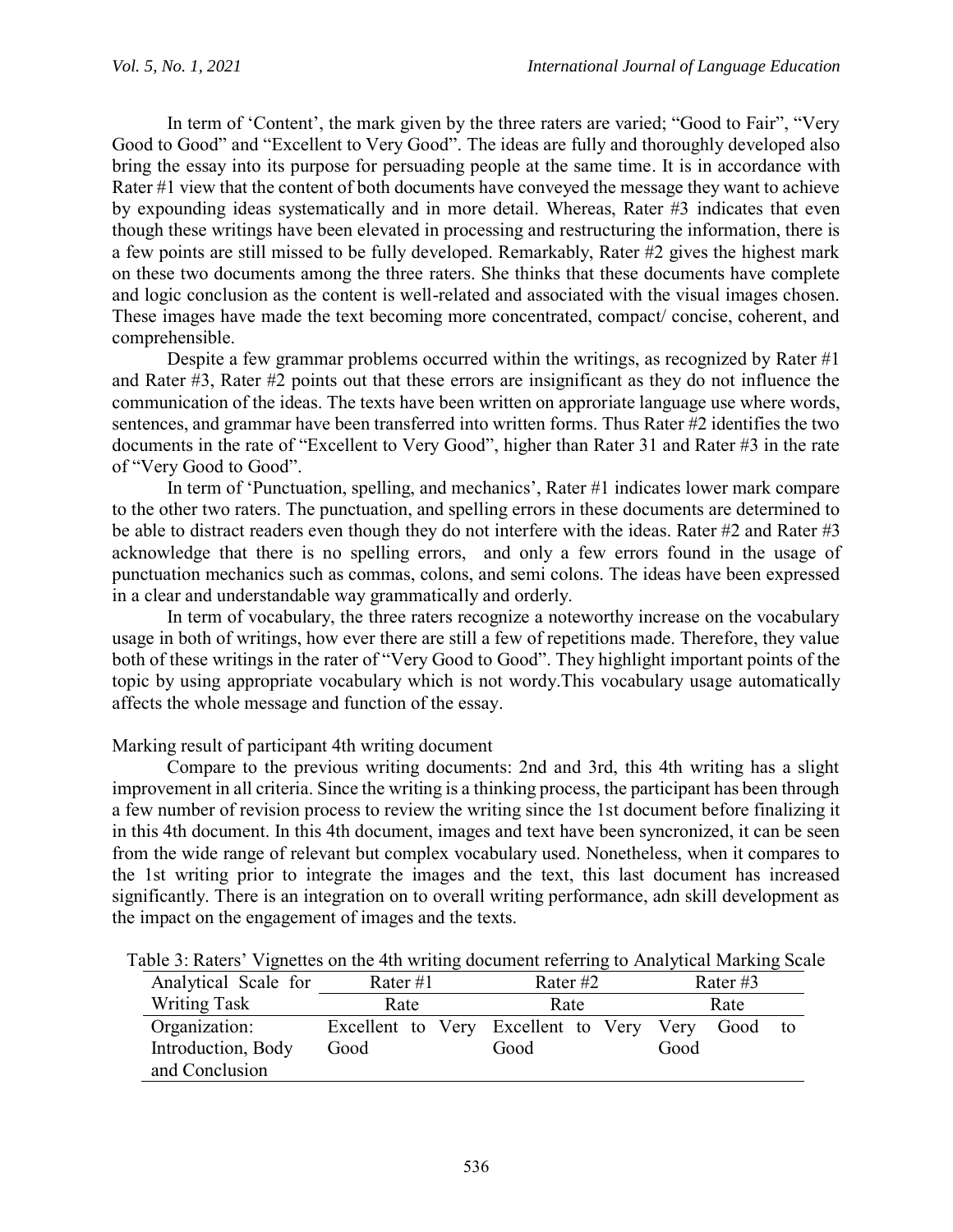|      |      | Good to                                                                                                                                                                                                |
|------|------|--------------------------------------------------------------------------------------------------------------------------------------------------------------------------------------------------------|
| Good | Good | Good                                                                                                                                                                                                   |
|      |      | Good<br>- to                                                                                                                                                                                           |
|      | Good | Good                                                                                                                                                                                                   |
|      |      |                                                                                                                                                                                                        |
| Good | Good | Good                                                                                                                                                                                                   |
|      |      |                                                                                                                                                                                                        |
|      |      |                                                                                                                                                                                                        |
| Good | Good | Good                                                                                                                                                                                                   |
|      |      | Excellent to Very Excellent to Very Very<br>Very Good to Good Excellent to Very Very<br>Excellent to Very Excellent to Very Excellent to Very<br>Excellent to Very Excellent to Very Excellent to Very |

As the final remarks, as shown in Table 3 above, all the raters mostly find compelling improvement in participant's writing result. The #1 and #2 raters categorize the writing's organization at "Excellent to Very Good" scale. They come up with the same opinion that the idea is fully developed as well as the arrangement of its item in the writing organization. Although Rater #3 gives different opinion, but the scale of "Very Good to Good" brings the same thought about participant's writing organization upgrade.

In terms of content, two raters perceive the participant's ability should be marked as "Excellent to Very Good". A complete thought can be observed in the writing result with some minor mistakes, but basically it does not lessen the whole message delivered by the essay. Another rater then considers it as "Very Good to Good" scale writing category since there are missing items in some points. However, the visual image clearly assisted participant to build the idea of each paragraphs.

According to Rater #1 and #3, the scale for grammar is in the range of "Very Good to Good". Though few grammar problems are presence, but they do not affect the process of transferring idea from the writer to reader. On the other hand, Rater #2 looks on the enhancement of grammatical application should be placed at "Excellent to Very Good" scale because errors can be accepted regarding to the process of improvement.

Finally, all raters agree that punctuation, spelling, mechanics and vocabulary of the writing must be put in the range of "Excellent to Very Good" scale. The writing is arranged in correct English conventios and well organize margin of paragraph. There are no spelling errors occur in the essay, and all raters cannot find any problem in the use of punctuation. Furthermore, variety of vocabulary choices has enhanced significantly. The raters are on the same consent where this participant used varied diction and vocabularies by assisting with visual images provided during process of writing.

## **Conclusion**

The result of study clearly shows that visual images have genuine benefit to assist students in writing process in terms of processing and restructuring ideas and information. The improvement of whole aspects in writing convinced the effectiveness of image as writing visual aid. Even though dictionary still has crucial roles, the integration of images into writing text is proven adequate in developing ideas and examine the critical thinking of student in writing composition. Indeed, images bring the content become more complete and the messages are thoroughly delivered. Furthermore, this integration can also encourage student's creativity to find new vocabulary by which automatically affect the result of writing' product as can be seen in the anaytical table progress. Nevertheless of a few grammar errors found within the writing document, the result shows that there is a significant progress made.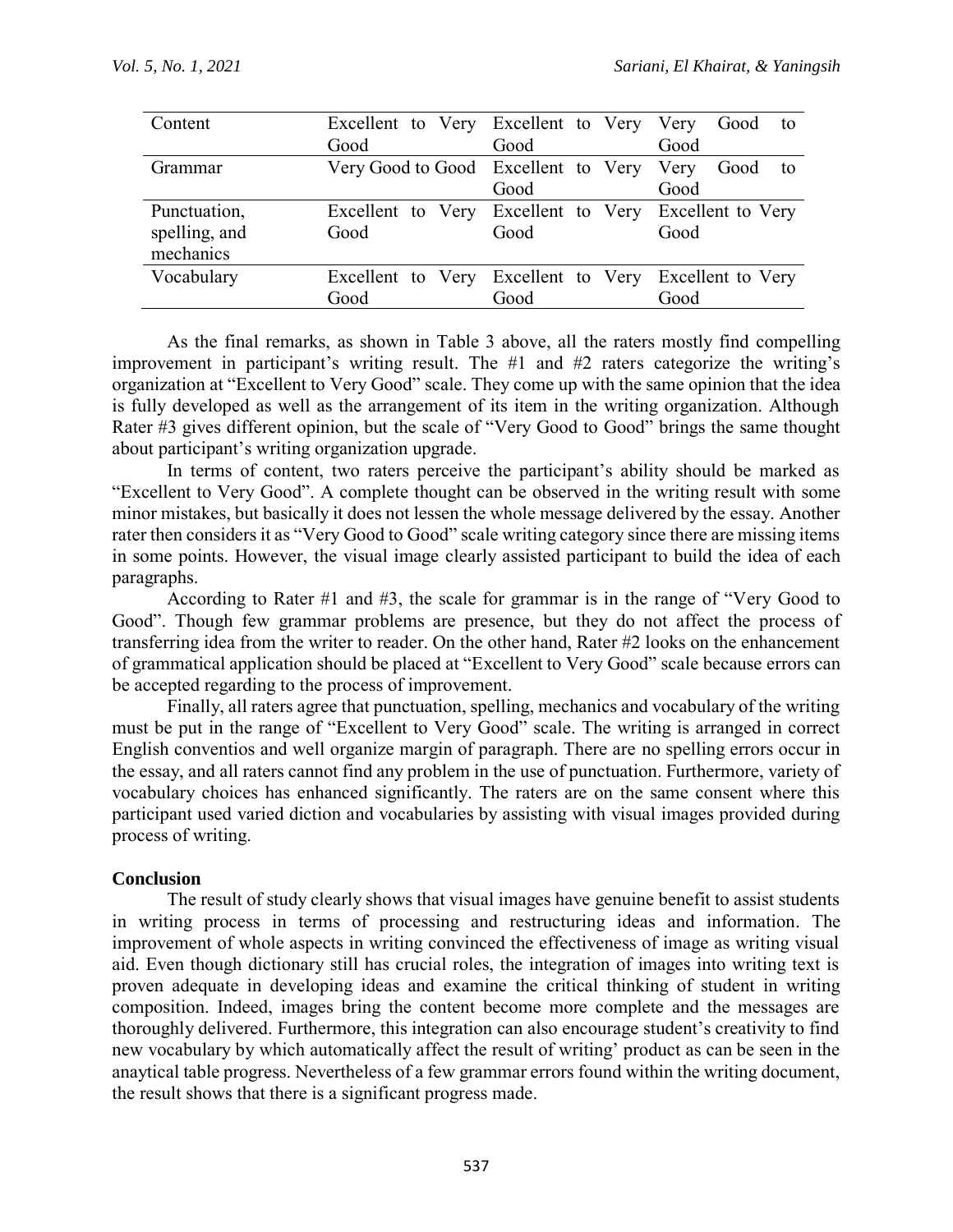Above all, by integrally blended the images into the language learning process, particularly in writing can facilitate the learning to be more meaningful and authentic. The student is stimulated, motivated, and focused in carrying out her writing project. In other words the integration of images and technology into the learning process, when appropriately chosen and designed can make the student' acquisition and learning improve. Thus, integrating other aids like audio, and/ or audio visual which are designed into a meaningful close-to-real life concepts and ideas can be made into further research which are beneficial and expected to lead to learning development.

### Declaration of conflicting interest

The author(s) declared no potential conflicts of interest with respect to the research, authorship, and/or publication of this article.

### Funding acknowledgement

We would like to acknowledge Center for Research and Community Service (P3M), Politeknik Negeri Padang for providing DIPA Research Grant, year 2020, with the Research Contract No: 258./PL9.1.5/PG/2020 dated 23 Juli 2020

## **References**

- Abouchedid, K., & Eid, G. M. (2004). E-learning Challenges in the Arab World: Revelations from A Case Study Profile. *Quality Assurance in Education*, *12*(1), 15–27. https://doi.org/10.1108/09684880410517405
- Ahmadi, M. R. (2018). The Use of Technology in English language Learning: A Literature Review. *International Journal of Research in English Education*, *3*(2), 115–125. Retrieved from www.ijreeonline.com
- Al-Maqtri, M. A. T. (2014). How Effective is E-learning in Teaching English? : A Case Study. *Journal of Education and Human Development*, *3*(2), 647–669. Retrieved from https://www.researchgate.net/publication/316158487
- Ali, T. S. D. D. A. (2008). Issues & Challenges in Implementing E-learning in Malaysia. Retrieved April 13, 2020, from http://asiapacific-odl.oum.edu.my/c33/f80.pdf
- Baker, L. (2015). How Many Words Is a Picture Worth? Integrating Visual Literacy in Language Learning with Photographs. In *ENG L I S H T E A C H ING FO RUM*. Retrieved from americanenglish.state.gov/english-teaching-forum
- Bonciu, F. (2017). Evaluation of the Impact of the 4th Industrial Revolution on the Labor Market. *Journal Romanian Economic and Business Review*, *12*(2), 7–16.
- Brown, J. D. (2004). Performance Assessment: Existing Literature and Directions for Research. *Second Language Studies*, *22*(2), 91–139.
- Cai, H. (2012). E-learning and English Teaching. In *International Conference on Future Computer Supported Education* (pp. 841 – 846). https://doi.org/10.1016/j.ieri.2012.06.180
- Coronavirus disease (COVID-19) technical guidance: Maintaining Essential Health Services and Systems. (2020). Retrieved April 8, 2020, from https://www.who.int/emergencies/diseases/novel-coronavirus-2019/technicalguidance/maintaining-essential-health-services-and-systems
- Dornyei, S. (2007). *Research Methods in Applied Linguistics*. Oxford: Oxford University Press.
- Dukchak, O. (2014). Visual Literacy in Educational Practice. *Czech-Polish Historical and Pedagogical Journal*, *6*(2), 41–48. https://doi.org/10.247/cphpj-2014-0017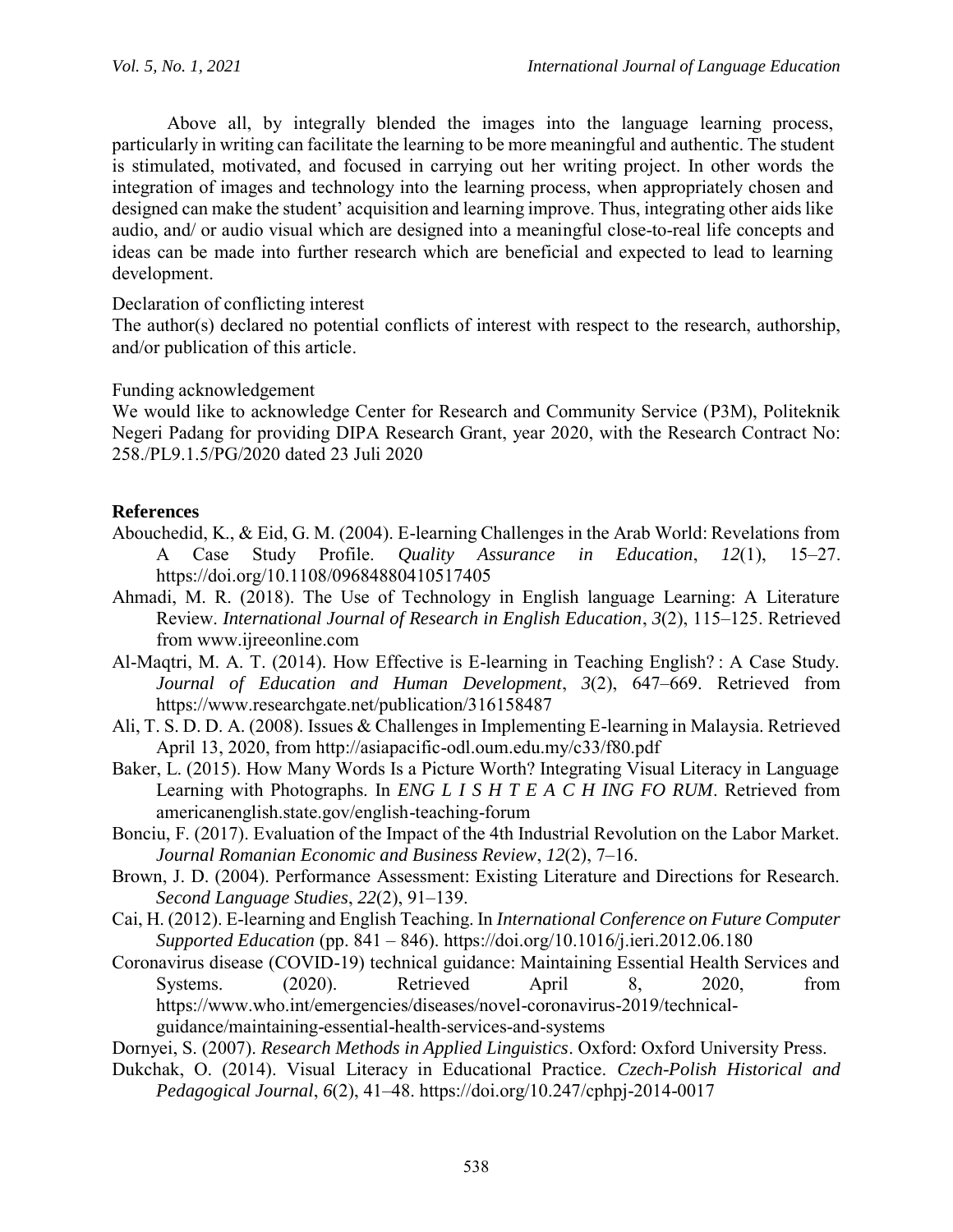- El Khairat, M., & Sariani, S. (2018). Developing Students' Skill in Script Writing for Their Final Project by Applying Guided Writing Task. *Journal Humaniora*, *9*(2), 141–148.
- Fisk, P. (2017). Education 4.0 … the future of learning will be dramatically different, in school and throughout life. Retrieved March 18, 2020, from http://www.thegeniusworks.com/2017/01/future-education-young-everyone-taughttogether/
- George-Palilonis, J., & Filak, V. (2009). Blended Learning in the Visual Communications Classroom: Student Reflections on a Multimedia Course. *Electronic Journal of E-Learning*, *7*(3), 247–256.
- Ghaffari, A., & Emami, A. (2011). Improving Education in Adult through Online Learning. *Life Science Journal*, *8*(3). Retrieved from http://www.lifesciencesite.com
- Ghalib, Thikra K. Al-Hattami, A. A. (2015). Holistic versus Analytic Evaluation of EFL Writing: A Case Study. *English Language Teaching*, *8*(7), 225–236. https://doi.org/10.5539/elt.v8n7p225
- González, C. (2010). What do University Teachers Think eLearning is Good for in Their Teaching? *Journal Studies in Higher Education*, *35*(1), 61–78. https://doi.org/10.1080/03075070902874632
- Harmer, J. (2007). *How to Teach English*. Essex, England: Pearson Education Limited.
- Hussin, A. A. (2018). Education 4.0 Made Simple: Ideas For Teaching. *International Journal of Education & Literacy Studies*, *6*(3), 92–98. https://doi.org/http://dx.doi.org/10.7575/aiac.ijels.v.6n.3p.92
- Hyland, K. (2016). Methods and Methodologies in Second language Writing Research. *System*, *59*, 116–125.
- Jabeen, Shazi Shah Thomas, A. J. (2015). Effectiveness of Online Language Learning. In *World Congress on Engineering and Computer Science*.
- Junco, R., & Mastrodicasa, J. (2016). Students' Engagement in Social Media and Its Mainstay for Teaching and Learning. The Case of the Wa Nursing Training College. *American Journal of Educational Research*, *4*(13), 961–969. https://doi.org/10.12691/education-4-13-8
- Khatib, M., & Mirzaii, M. (2016). Developing an Analytic Scale for Scoring EFL Descriptive Writing. *Journal of English Language Teaching and Learning*, *8*(17), 49–73. Retrieved from elt.tabrizu.ac.ir%0A
- Kozinski, S. (2017). How generation Z is shaping the change in education. Retrieved March 18, 2020, from https://www.forbes.com/sites/sievakozinsky/2017/07/24/how-generation-z-isshaping-the-change-in-education/#304059746520
- Kumaravadivelu, B. (2001). Toward a Postmethod Pedagogy. *TESOL Quarterly*, *3*(4), 537–560. https://doi.org/10.2307/3588427
- Lan, Y. ., Hung, C. ., & Hsu, H. . (2011). Effects of Guided Writing Strategies on Students' Writing Attitude Based on Media Richness. *TOJET: Turkish Online Journal of Educational Technology*, *10*(4), 148–164.
- Laraswati, I., & Suhartono, S. (2016). The Use of Visual Media in Teaching Writing. *Journal of English Teaching and Research*, *1*(1). https://doi.org/10.29407/jetar.v1i1.274
- Lasse, D. (2019). Education and Industrial Revolution 4.0. *Jurnal Handayani*, *10*(1), 1–15. https://doi.org/10.24114/jh.v10i1
- Latief, M. A. (2009). *Collecting Research Data on StudentsWriting Skills*. University of Pittsburgh State University of Malang.
- Liu, X., Lee, S., & Furdyna, J. K. (2005). The Effectiveness of Online Situated Environments for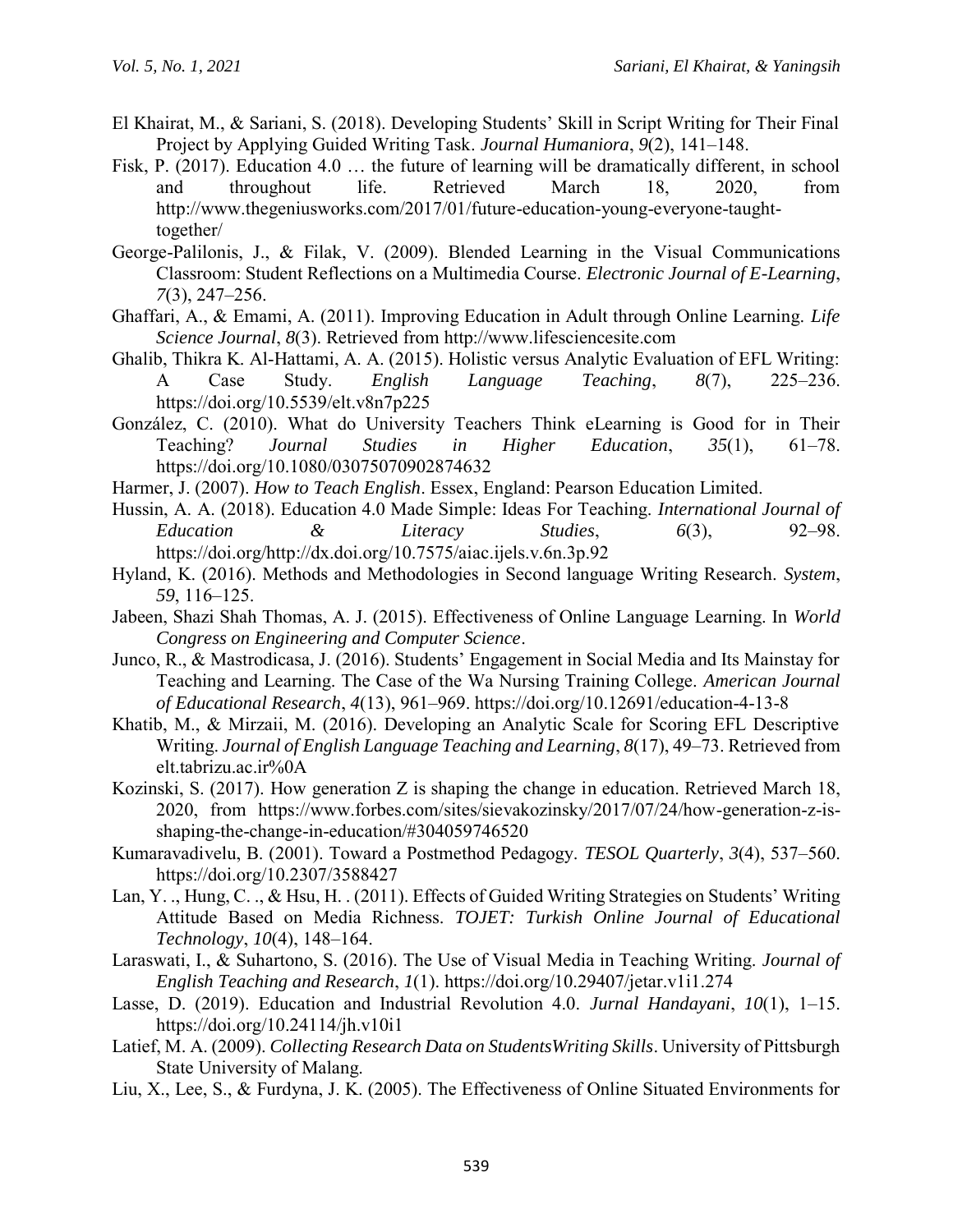Language Learning. In *Proceedings of 21st Annual Conference on Distance Teaching and Learning* (pp. 1–4).

- Mackey, A., & Gass, S. M. (2005). *Second Language Research*. New Jersey: Lawrence Erbaulm Associates, Inc.
- McCombs, B. L., & Vakili, D. (2005). A learner-centered Framework for E-learning. *Teachers College Record*, *107*(8), 1582–1600. https://doi.org/10.1111/j.1467- 9620.2005.00534.x
- McDonough, S., & McDonough, J. (1997). *Research Method for English Language Teachers*. Great Britain: Arnold.
- Metros, S. E. (2008). Educator's Role in Preparing Visually Literate Learners. *Theory Into Practice*, *47*(2), 102–109. https://doi.org/10.1080/00405840801992264
- Metros, S. E., & Woolsey, K. (2006). Visual literacy: An institutional imperative. *EDUCAUSE Review*, *41*(3), 80–82. Retrieved from https://er.educause.edu/articles/2006/1/visualliteracy-an-institutional-imperative
- Mohammadi, N., Ghorbani, V., & Hamidi, F. (2011). Effects of e-learning on Language Learning. *Procedia Computer Science*, *3*, 464–468. https://doi.org/10.1016/j.procs.2010.12.078
- Montaño-González, J. X. (2017). Learning Strategies in Second Language Acquisition. *US-China Foreign Language*, *15*(8), 479–492. https://doi.org/10.17265/1539-8080/2017.08.001
- Murray, N. (2012). *Writing Essays in English Language and Linguistics: Principles, Tips and Strategies for Undergraduate*. United Kingdom: Cambridge University Press.
- Nahla, B. (2001). Writing Evaluation: What Can Analytic Versus Holistic Scoring Tell Us? *System*, *29*, 371–383. Retrieved from www.elsevier.com/locate/system
- Patesan, M., Balagiu, A., & Alibec, C. (2018). Visual Aids in Language Education. In *International Conference KNOWLEDGE-BASED ORGANIZATION*.
- Ramim, M., & Levy, Y. (2006). Securing E-Learning Systems: A Case of Insider Cyber Attacks and Novice IT Management in a Small University. *Journal of Cases on Information Technology (JCIT)*, *8*(4). https://doi.org/10.4018/jcit.2006100103
- Rao, Z. (2007). Training in Brainstorming and Developing Writing Skills. *ELT Journal*, *61*(2), 100–106. Retrieved from https://doi.org/10.1093/elt/ccm002
- Rausch, P. (2015). *The Relationship between English Speaking and Writing Proficiency and Its Implications for Instruction*. St. Cloud State.
- Razı, S. (2005). Development of a Rubric to Assess Academic Writing Incorporating Plagiarism Detectors. *SAGE Open*. https://doi.org/10.1177/2158244015590162
- Richard, J. C., & Renandya, W. A. (2020). *Methodology in language learning: An Anthology of Current Teaching*. Cambridge: University Press.
- Rosell, C. D. (2020). Advantages of eLearning for Language Teachers. Retrieved April 13, 2020, from https://www.cae.net/advantages-of-elearning-for-language-teachers/
- Roziewicz, K. (2015). Language e-Learning Redefined. Retrieved April 14, 2020, from https://elearningindustry.com/language-e-learning-redefined
- Sariani, S., Yaningsih, Y., & El Khairat, M. (2020). Assessing the Effectiveness of Mobile-Application Technology: A Project-Based Learning. *Journal of English Educators Society*, *5*(1), 67–73. https://doi.org/10.21070/jees.v5i1.376
- Shabiralyani, G., Hasan, K. S., Hamad, N., & Iqbal, N. (2015). Impact of Visual Aids in Enhancing the Learning Process Case Research: District Dera Ghazi Khan. *Journal of Education and Practice*, *6*(19), 226–233.
- Social distancing. (2020). Retrieved April 8, 2020, from https://en.wikipedia.org/wiki/Social\_distancing